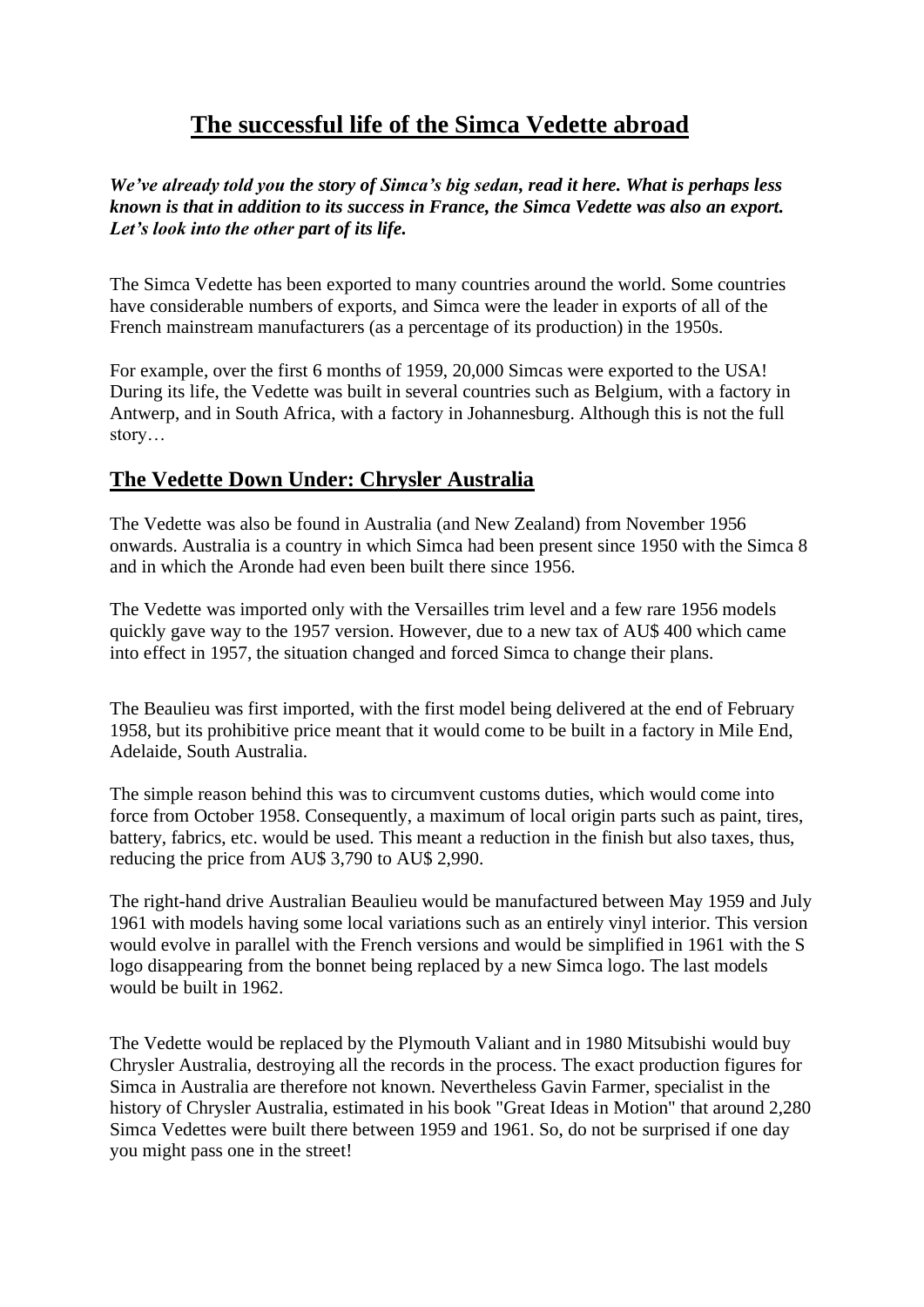But there is another country in which the Vedette was built, and for which we have much larger records…

## **The Vedette dances the Samba: Simca do Brasil**

In 1957 Simca learned that Renault was planning to set up in Brazil with its American partner Willys Overland. It was out of the question for the Poissy firm to let one of its competitors go and try to conquer an emerging market with no competition.

After fraught negotiations with Brazilian authorities, Simca, helped by its ally Fiat, created Simca do Brasil on  $5<sup>th</sup>$  May 1958. This new company was 50% owned by Simca and 50% by Compania Siderurgica Nacional y Compania Distribuidora totalling \$16 million.

Following this, Simca built a factory in the city of São Bernardo do Campo in 1958 to produce the Versailles and the Marly, but in the meantime the French Simca Vedette was remodelled, and it was finally the Chambord that had to be produced in Brazil even though the project had already been launched ...

During the early stages, the cars arrived in containers called CKD (completely knocked down), including spare parts, with the Brazilian factory only completing the assembly of French parts.

The lack of qualified labour made the early stages difficult, and the Brazilian authorities required that 100% of the parts of the car be produced locally from the end of 1959. The first Brazilian Chambord rolled off the line on 7<sup>th</sup> March 1959 and was broadly identical to the French version except for a bespoke interior.

An entirely new factory, based in Belo Horizonte, would eventually never see the light of day, Simca preferred to keep the original factory by modifying it.

The factory then produced about 5 cars per day and celebrated its 1000th car on  $16<sup>th</sup>$ November 1959. Production was gradually increased to 15 units per day during 1960 and included 85% Brazilian parts. The Presidency version, copied from the French model, was added to the range in August 1960. Simca do Brasil then had a network of around 110 dealers.

Driven by an increasing autonomy in production, ensured by the arrival of the old machine tools from Poissy, that the Brazilian factory would start to create its own models.

In 1961, the engine was pushed to 90 hp and a fully synchronized 3-speed gearbox was introduced. At the same time, the side rods were simplified as per the French version in production. However, unlike the 1961 French Chambord, the trims arched backwards and were accompanied by the placement of a stylized swallow on the front fenders. This last idea would be adopted by Poissy on the 1300/1500 of 1966.

Next came the Rallye in 1962, a sporty model in the range which was recognizable by its two additional air intakes on the bonnet. Its engine was revised to  $2414 \text{ cm}^3$ , thanks to a stroke increase to 88mm instead of 85.7mm, delivering 100 hp at 4,800 rpm and called the Tufão.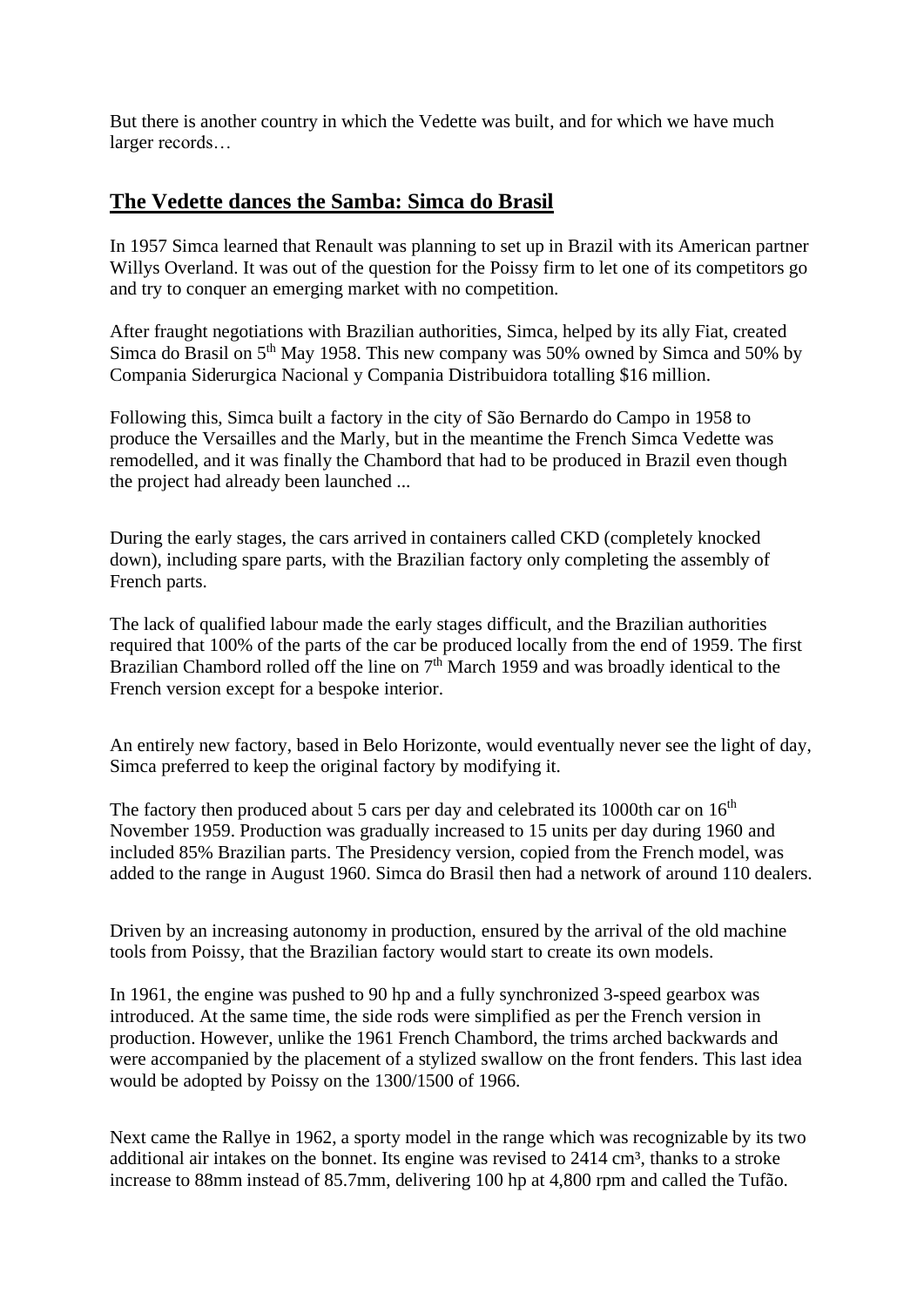Then, in December 1962, the Jangada (which means raft in Brazilian) landed, a station wagon equivalent to the French Marly, with one detail: the rear section had been redesigned to integrate the second-generation fins. That same year, the body side mouldings adopted a specific hubcap on the rear door, the wheel hubcaps were also changed to a winged style replacing the spokes from the French versions.

In 1962, the Simca Chambord became an instant cult hero in Brazil with its inclusion in the first 100% Brazilian series in history; O Vigilante Rodoviário. The story of a Brazilian traffic policeman accompanied by his dog who heroically hunted down thugs with several vehicles, including a 1959 Simca Chambord in the colours of the local police! This series would receive multiple awards in Brazil and brought the Chambord into the collective imagination of the country by becoming the most famous Simca in Brazil.

Then, in July 1963, it was the turn of the Alvorada (the name of a palace in Brasilia) to enter the fray, it had a basic finish, without chrome, simplified wheel covers, small front indicators, available only in grey, pale yellow or ruddy red and with a stripped interior. This version would not find its audience and would mainly be used by local taxis. Production would only last for little more than a year and only 378 models would roll off the production line...

In 1964, Simca redesigned the roof of the Brazilian Vedette, with a squarer version at the rear. This would be applied to the entire range except the Jangada station wagon. The rear lights were also redesigned, the grill introduced a specific central logo, the rubber buffers were cut straight and streaked, and finally the door handles, which were more angular and modern, would come to be used on the French Simca 1300s.

This second restyled series was named the Tufão (Typhoon) in reference to the new generation of engines that appeared in 1962 and were now commonplace throughout the range. The Chambord and Jangada gained the 100 hp, 2414 cm<sup>3</sup> Tufão engine used in the old Rallye.

The Presidency and Rallye would later switch to a new engine called the Tufão Super which produced 112 hp from 2505 cm³, had an increased displacement which would not affect the stroke, but the bore changed to 67mm. The Rallye took advantage of this facelift to abandon its 2 large air inlets on the bonnet in favour of more discreet versions that were better integrated into the bonnet.

One of these new Tufão Super engines would be fitted to a Maserati 200S tubular coupe chassis with aluminium bodywork called the Tempestade. This prototype would win the 6H of Brasilia in 1964 and the 500 km of Rio de Janeiro in 1965! Aware of the possible commercial benefits, the brand would exhibit this car on its official stand at the Brazilian National Motor show at the end of 1964.

The promotion of the Tufão would also be based on a record achieved between 1st October and 15th November 1964, when a Rallye succeeded in covering 120,048 km on a section of Brazilian road, between Brasilia and Paracatu spanning 224 km. An attempt which lasted 44 days and nights, with an average speed of 113.1 km/h! Witness reports from the time showed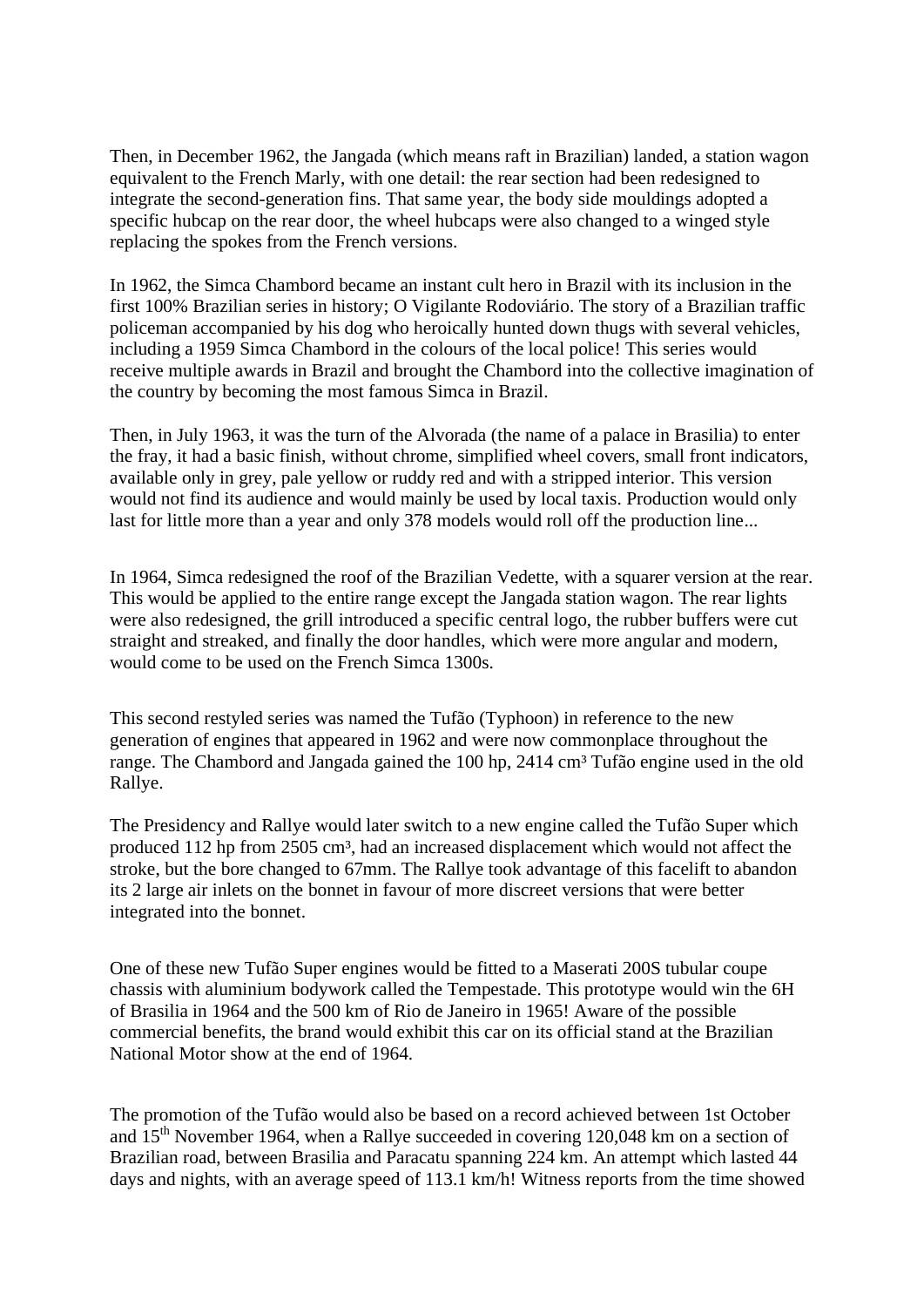that the 448km round trip could be completed on average in 3 hours and 50 minutes with an open road!

That same year, General De Gaulle himself would visit the Simca factory during an official trip to Brazil.

After a restyling in 1965, Simca found itself without any real new features except for the arrival of the transistorised ignition, signified by a "Transistorizado" logo on the front left fender. However, the biggest change would be that the brand no longer really had an entry level model with the end of the Alvorada.

Upon request of the Brazilian authorities anxious to have popular vehicles, the "Profissional" version was introduced (i.e., Professional, portraying the intended target), which had an even more stripped-down finish: no glove box cover, no windshield washer, no ventilation-heating, no ashtray and had anthracite grey bumpers without bumper overriders. What was its advantage? It was 30% cheaper than the Chambord! However, it would mainly be used by local taxi companies.

In 1966 the Profissional was also equipped with the 100 hp engine. From April that year, the Chambord and Jangada could have as an option a  $2414 \text{ cm}^3$  engine tuned to 130 hp. The Rallye was removed from production at the end of the year after obtaining an Especial version with a 140 hp, 2505 cc engine. Similarly, for the Presidency which bowed out after 848 models produced. The increase in power in these models were due to new Emi-Sul engines.

The Rallye Especial equipped with this engine could reach 176 km/h thanks to a 6-speed gearbox (called 6M) which had an overdrive added to the 3 initial gears. Only 2 copies of this are left in the world today. Both variants of the Emi-Sul engine (130 hp and 140 hp versions) feature hemispherical overhead valve cylinder heads derived from the Ardun cylinder heads that were originally created for the Ford V8-60s and designed by a certain Zora Arkus Duntov, creator of the Chevrolet Corvette C1 … A great first for an engine manufactured in the Southern Hemisphere (Sul in Brazilian), hence its name Emi-Sul.

The power of these new engine versions would lead to the assembly of a reinforced crankshaft after many mobile crews had been destroyed on the first examples ... The Brazilian promotion of new models, renamed Emi-Sul for the occasion instead of Tufão, would be provided by stuntman Jean Sunny, who was no stranger to the Simca Vedette in France and sent by Simca to do his show!

In 1967 came the Esplanada, the first model born under the impetus of Chrysler, who acquired a majority stake in mid-1966. This new version had a more modern style, without rear fins and with a redesigned front end, but the central cell remained ever stylish under a vinyl roof. It will eventually replace the Chambord and was equipped with a 140 hp, 2505 cm<sup>3</sup> engine.

The Jangada also evolved with its rear redesigned to be roomier, it was recognizable by its thicker tailgate pillar and its straight-lined side decoration, along with its 130 hp engine. The Jangada Emi-Sul series was extremely rare, with only 88 copies made!